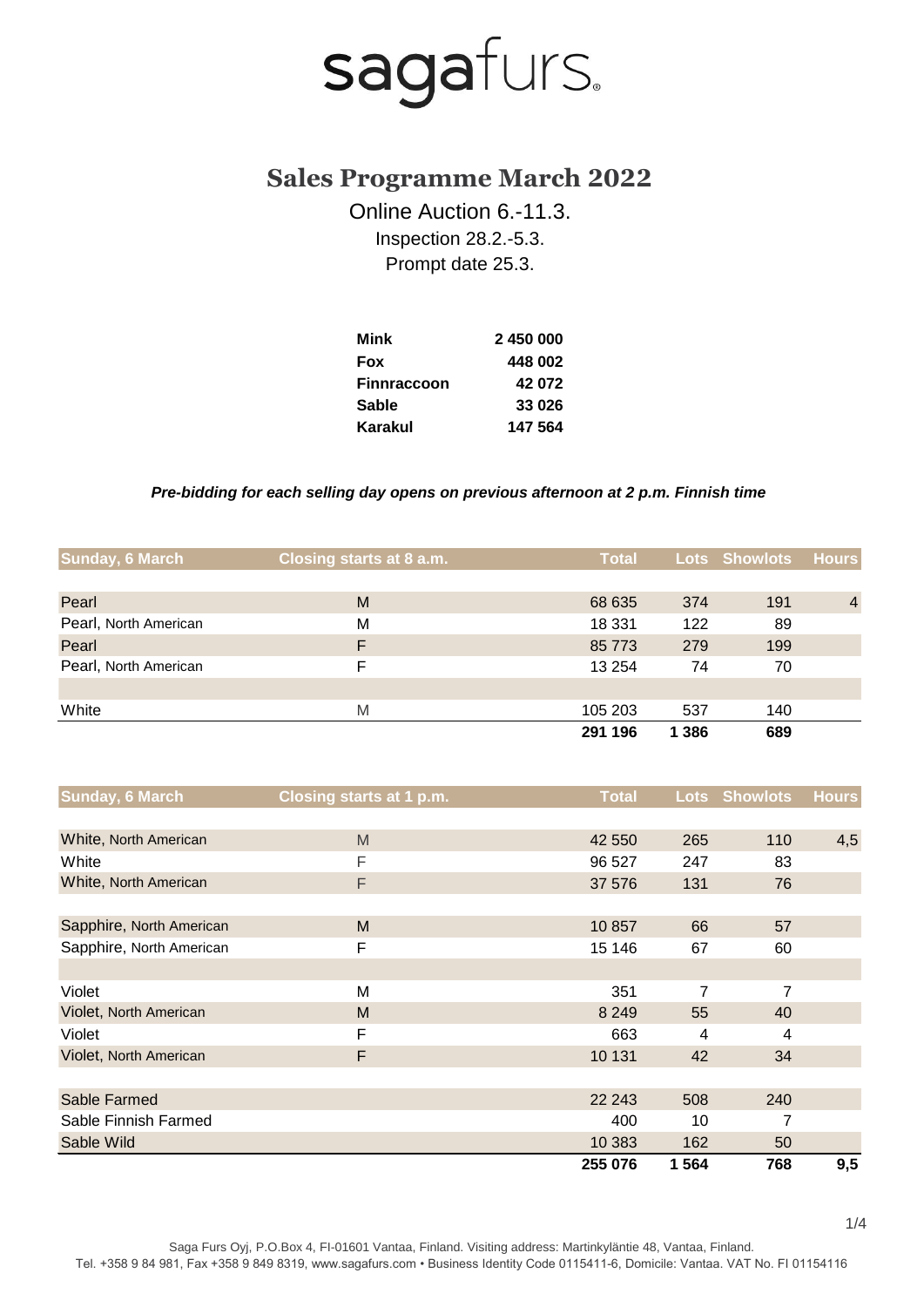| <b>Monday, 7 March</b>               | Closing starts at 8 a.m. | <b>Total</b> |       | <b>Lots Showlots Hours</b> |                |
|--------------------------------------|--------------------------|--------------|-------|----------------------------|----------------|
|                                      |                          |              |       |                            |                |
| Brown, until page MV30-7 lot 311 665 | M                        | 244 222      | 1.348 | 355                        | $\overline{4}$ |
|                                      |                          | 244 222      | 1 348 | 355                        |                |

| <b>Monday, 7 March</b>                      | <b>Closing starts at 1 p.m.</b> | <b>Total</b> | <b>Lots</b>    | <b>Showlots</b> | <b>Hours</b> |
|---------------------------------------------|---------------------------------|--------------|----------------|-----------------|--------------|
|                                             |                                 |              |                |                 |              |
| Brown, from lot 311 666                     | M                               | 208 853      | 1 0 2 1        | 167             | 4,5          |
| Brown, North American                       | M                               | 116          |                | 1               |              |
|                                             |                                 |              |                |                 |              |
| Mahogany                                    | M                               | 40 386       | 230            | 116             |              |
| Mahogany, North American                    | M                               | 13883        | 78             | 51              |              |
|                                             |                                 |              |                |                 |              |
| Pastel, North American                      | M                               | 11 156       | 78             | 61              |              |
| Pastel, North American                      | F                               | 12 975       | 74             | 69              |              |
|                                             |                                 |              |                |                 |              |
| Jaguar                                      | M                               | 1680         | 26             | 26              |              |
| Jaguar                                      | F                               | 1 6 2 2      | 18             | 18              |              |
| Aleutian                                    | M                               | 752          | 7              | 6               |              |
| Aleutian                                    | F                               | 883          | $\overline{4}$ | $\overline{4}$  |              |
| Other minks (Platinium Blond, Stardust etc) | M                               | 5930         | 65             | 64              |              |
| Other minks (Platinium Blond, Stardust etc) | F                               | 5972         | 43             | 43              |              |
|                                             |                                 | 304 208      | 1645           | 626             | 9,5          |

### **BLACKGLAMA**

Exclusively by sagafurS.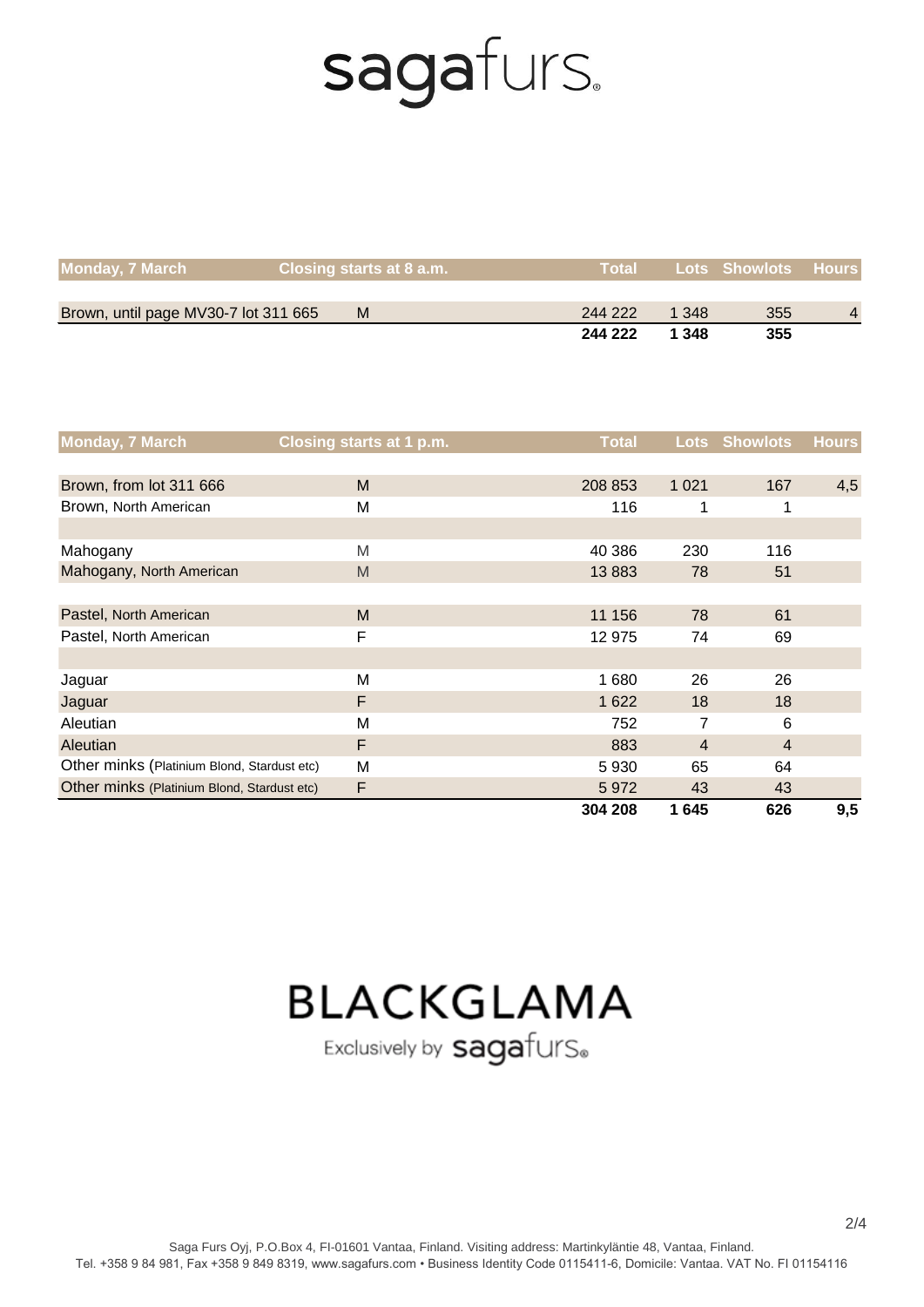| <b>Tuesday, 8 March</b>            | Closing starts at 8 a.m. | <b>Total</b> | <b>Lots</b> | <b>Showlots</b> | <b>Hours</b>   |
|------------------------------------|--------------------------|--------------|-------------|-----------------|----------------|
|                                    |                          |              |             |                 |                |
| <b>Brown</b>                       | F                        | 500 000      | 1 2 8 9     | 414             | 3,5            |
|                                    |                          | 500 000      | 1 2 8 9     | 414             |                |
|                                    |                          |              |             |                 |                |
| Tuesday, 8 March                   | Closing starts at 1 p.m. | <b>Total</b> | <b>Lots</b> | <b>Showlots</b> | <b>Hours</b>   |
|                                    |                          |              |             |                 |                |
| Mahogany                           | F                        | 58 966       | 172         | 106             | $\overline{4}$ |
| Mahogany, North American           | F                        | 13616        | 49          | 43              |                |
|                                    |                          |              |             |                 |                |
| <b>Black</b>                       | M                        | 2729         | 17          | 14              |                |
| Blackglama & Black, North American | M                        | 108 225      | 580         | 138             |                |
| <b>Black</b>                       | F                        | 7 3 3 4      | 28          | 22              |                |
| Blackglama & Black, North American | F                        | 147 893      | 385         | 123             |                |
|                                    |                          |              |             |                 |                |
| <b>Silver Cross</b>                | M                        | 17 193       | 97          | 53              |                |
| <b>Silver Cross</b>                | F                        | 21 518       | 70          | 50              |                |
|                                    |                          | 377 474      | 1 3 9 8     | 549             | 9              |

### **BLACKGLAMA**

Exclusively by sagafurS.

| <b>Wednesday, 9 March</b>  | Closing starts at 8 a.m. | <b>Total</b> |         | <b>Lots Showlots Hours</b> |                |
|----------------------------|--------------------------|--------------|---------|----------------------------|----------------|
|                            |                          |              |         |                            |                |
| Silverblue                 | M                        | 262 270      | 1 3 6 5 | 383                        | $\overline{4}$ |
| Silverblue, North American | М                        | 6 3 3 3      | 39      | 20                         |                |
|                            |                          | 268 603      | 1404    | 403                        |                |

| <b>Wednesday, 9 March</b>                                                       | Closing starts at 1 p.m. | <b>Total</b> |         | Lots Showlots | <b>Hours</b>    |
|---------------------------------------------------------------------------------|--------------------------|--------------|---------|---------------|-----------------|
|                                                                                 |                          |              |         |               |                 |
| Silverblue                                                                      | F                        | 242 247      | 660     | 270           | $6\phantom{1}6$ |
|                                                                                 |                          |              |         |               |                 |
| Finnraccoon                                                                     |                          | 34 755       | 486     | 176           |                 |
| Arctic Finnraccoon                                                              |                          | 3 3 9 0      | 78      | 66            |                 |
| White Finnraccoon                                                               |                          | 3927         | 64      | 36            |                 |
|                                                                                 |                          |              |         |               |                 |
| Karakul                                                                         |                          | 117 402      | 609     | 430           |                 |
| Karakul Clearance (will be offered at the end of each section)<br>207<br>30 162 |                          | 182          |         |               |                 |
|                                                                                 |                          | 431 883      | 2 1 0 4 | 1 160         | 11              |